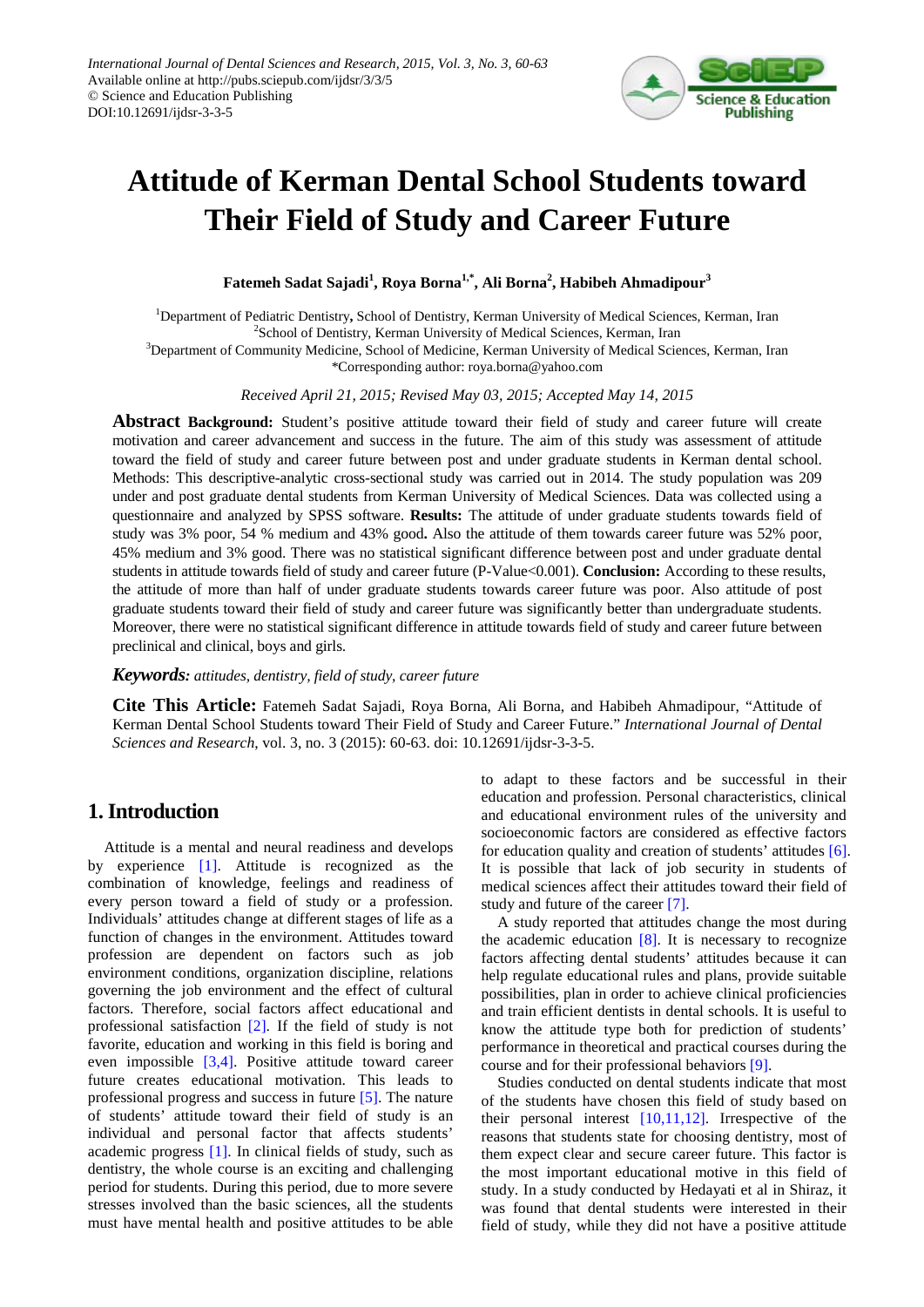toward the future of the caree[r \[13\].](#page-3-9) In addition, in a crosssectional study conducted by Baharvand et al in 4 dental schools in Tehran, it was found that the most important reason for choosing this field was an interest in dentistry and the high social status associated with it. Most of them were interested in private practice [12].

In a study conducted by Kapoor et al on factors effective in choosing dentistry as a field of study in India, it was found that the most important reason was serving and helping people [\[14\].](#page-3-11) In addition, Ghanizadeh et al in Tabriz reported the high social status, independent performance and serving people as the most important motives to choose dentistry as a field of stud[y \[15\].](#page-3-12)

Due to the importance of dentistry in health promotion and people's life quality and considering that commitment, motivation and proficiency of dental students are affected in relation to the performance of clinical education system, and also considering the fact that clinical professions are always affected by social, political and economic changes, it is necessary to have knowledge about motivation and attitudes toward health care professions.

The aim of this study was to assess the attitudes of Kerman Dental School students toward their field of study and the future of the career.

#### **2. Methods**

In this cross-sectional, analytical-descriptive study, the attitudes of under- and post-graduate students in Kerman Dental School toward their field of study and future of the career were assessed.

Sampling was carried out by enumeration. First, the lists of all the post-graduate students and the first- and second-year under-graduate students (basic sciences course) and fifth- and sixth-year under-graduate students (clinical stage) studying in Kerman Dental School were collected. After detailing comments about the aim of the study to under- and post-graduate students, and mentioning that all the information in the questionnaires would be confidential, with participation in the study being voluntary, the questionnaires were distributed among them. All the stages of the study were conducted by a last-year student who was adequately trained. The study questionnaire included 15 questions in two parts. The first part included 9 questions about the field of study and the second part included 6 questions about the profession. The questionnaire was first designed in Minnesota University in America for health profession students. It was translated into Farsi by Jamali et al [\[16\]](#page-3-13) and confirmed by specialists. Then, it was modified by Hedayati et al [\[13\]](#page-3-9) so that it could be used for dental students. Its validity and reliability were confirmed. The grading scale of the questionnaire was based on five-point Likert scale. To answer the questions, the scores 1 to 5 were considered, respectively, for total disagreement and total agreement. Therefore, score 1 indicated the least tendency and score 5 indicated the highest tendency.

Finally, data were analyzed by SPSS 19 statistical software. The statistical tests of means and standard deviations were used for descriptive data. Mann-Whitney, Kruskal-Wallis, Spearman's correlation and chi-squared statistical tests were used for analysis of data.

#### **3. Results**

A total of 212 under- and post-graduate students participated in this study by filling in the questionnaires. Of all the subjects, 171 (82%) were under-graduate and 38 (18%) were post-graduate students. Three (1.4%) questionnaires were excluded from the study because they were incomplete. Totally, 209 questionnaires were used. Of 171 under-graduate students, 48 (28%) were in basic sciences stage and 123 (72%) were in the clinical stage [\(Table 1\)](#page-1-0).

**Table 1. Distribution of participant according to Educational level and Sex**

<span id="page-1-0"></span>

| <b>Educational</b> level               | sex    | frequency | percent |
|----------------------------------------|--------|-----------|---------|
|                                        | male   | 13        | 27.1    |
| under-graduate<br>(preclinical course) | female | 35        | 72.9    |
|                                        | Total  | 48        | 100.0   |
| under-graduate                         | male   | 36        | 29.3    |
| (clinical course)                      | female | 84        | 68.3    |
|                                        | miss   | 3         | 2.4     |
|                                        | total  | 123       | 100.0   |
| post-graduate                          | male   | 12        | 31.6    |
|                                        | female | 26        | 68.4    |
|                                        | miss   | --        | --      |
|                                        | total  | 38        | 100.0   |

|  |  |  |  |  | Table 2. Distribution of under and post-graduate dental student's response to questions about attitude toward their field of study |
|--|--|--|--|--|------------------------------------------------------------------------------------------------------------------------------------|
|--|--|--|--|--|------------------------------------------------------------------------------------------------------------------------------------|

<span id="page-1-1"></span>

| Level of education                                               | <b>Strongly Agree</b> | Agree    | Indifferent | Disagree | <b>Strongly Disagree</b> |
|------------------------------------------------------------------|-----------------------|----------|-------------|----------|--------------------------|
| Under graduate students                                          |                       |          |             |          |                          |
| 1. Family/friends advise                                         | 33(35.7)              | 62(78.3) | 22(28.1)    | 40(37.6) | 14(20.3)                 |
| 2. satisfication of choosing                                     | 67(88.8)              | 76(83.4) | 16(16.9)    | 8(7.8)   | 4(3.3)                   |
| 3. proportion of course objectives with expectations of students | 3(3.7)                | 42(50.7) | 55(63.8)    | 58(62.4) | 13(19.5)                 |
| 4. more interest to dentistry After education in this field      | 39(43.2)              | 69(77.7) | 41(52.4)    | 15(21.1) | 7(5.7)                   |
| 5. higher degree of education is more valuable                   | 83(96.7)              | 59(69.5) | 20(25.2)    | 6(6.2)   | 3(2.4)                   |
| 6. proper perspective of other students to dentistry             | 82(104.8)             | 71(75.5) | 6(7.5)      | 12(12.3) | 0(0)                     |
| 7. positive view of community to dentistry                       | 80(99.4)              | 81(91.3) | 6(4.9)      | 0(0)     | 2(2.9)                   |
| 8. Interest to dentistry                                         | 32(40.0)              | 60(76.7) | 36(38.2)    | 38(41.1) | 4(3.3)                   |
| 9.more income                                                    | 36(40.8)              | 85(98.3) | 38(48.7)    | 9(9.9)   | 2(1.6)                   |
| Post-graduate students                                           |                       |          |             |          |                          |
| 1. Family/friends advise                                         | 10(26.3)              | 9(23.7)  | 0(0)        | 10(26.3) | 9(23.7)                  |
| 2. satisfication of choosing                                     | 20(52.6)              | 17(44.7) | 0(0)        | 1(2.6)   | 0(0)                     |
| 3. proportion of course objectives with expectations of students | 17(44.7)              | 11(28.9) | 10(26.3)    | 0(0)     | 0(0)                     |
| 4. more interest to dentistry After education in this field      | 19(50.0)              | 19(50.0) | 0(0)        | 0(0)     | 0(0)                     |
| 5. higher degree of education is more valuable                   | 23(60.5)              | 10(26.3) | 5(13.2)     | 0(0)     | 0(0)                     |
| 6. proper perspective of other students to dentistry             | 25(65.8)              | 4(10.5)  | 3(7.9)      | 4(10.5)  | 2(5.3)                   |
| 7. positive view of community to dentistry                       | 25(65.8)              | 5(13.2)  | 7(18.4)     | 1(2.6)   | 0(0)                     |
| 8. Interest to dentistry                                         | 19(50.0)              | 8(21.1)  | 2(5.3)      | 9(23.7)  | 0(0)                     |
| 9.more income                                                    | 22(57.9)              | 5(13.2)  | 0(0)        | 8(21.1)  | 3(7.9)                   |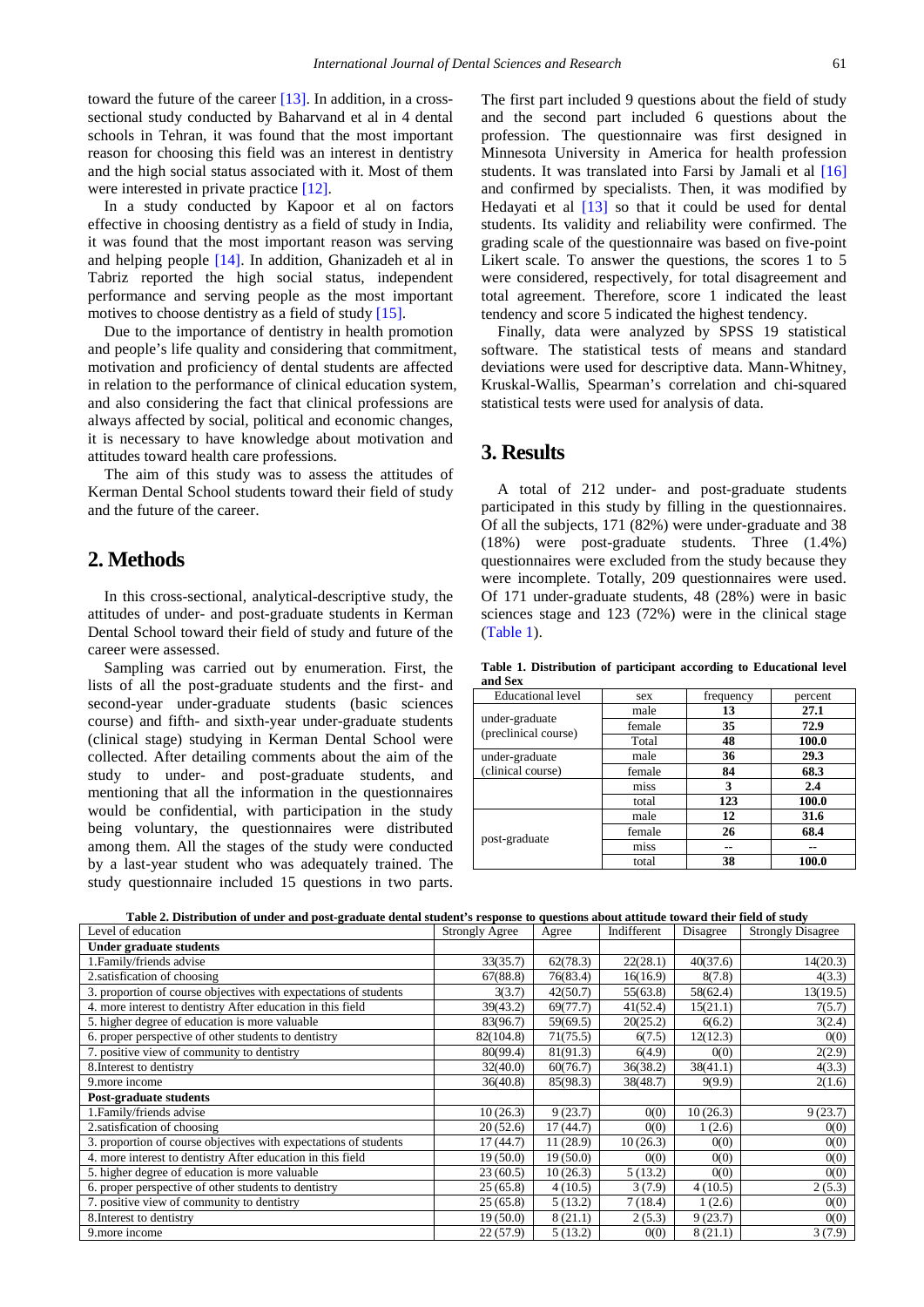Furthermore, of 209 subjects, 61 (29.2%) were male and 145 (69.4%) were female, and three of them (1.4%) had unknown gender. The minimum age of the participants was 18 and the maximum was 42. The average age of the participants was  $23.32 \pm 3.55$  years.

In this study, the attitude score range in each area was 0‒100. The attitude scores were divided into three levels of poor (50≤), moderate (51–74) and good ( $\geq$ 75). Based on the results, the students' score of attitude toward their field of study was poor in 3%, moderate in 45% and good in 3% of the subjects [\(Table 2](#page-1-1) and [Table 3\)](#page-2-0).

**Table 3. Distribution of under and post-graduate dental student's response to questions about attitude toward their future of the career**

<span id="page-2-0"></span>

| Level of education                                                              | <b>Strongly Agree</b> | Agree     | Indifferent | Disagree | <b>Strongly Disagree</b> |
|---------------------------------------------------------------------------------|-----------------------|-----------|-------------|----------|--------------------------|
| <b>Under graduate students</b>                                                  |                       |           |             |          |                          |
| 1. the staffs encourage students to find the appropriate field                  | 4(5.8)                | 30(28.6)  | 52(50.2)    | 55(60.0) | 30(29.4)                 |
| 2.good financial matters                                                        | 34(40.3)              | 92(107.9) | 40(47.8)    | 5(4.1)   | 0(0)                     |
| 3. there are no worry about the job market in this field                        | 19(21.8)              | 58(68.7)  | 42(52.0)    | 41(46.0) | 8(5.1)                   |
| 4. employment situation is better for specialist                                | 8(6.5)                | 29(52.5)  | 59(81.0)    | 59(61.9) | 16(18.1)                 |
| 5. interest to work in the field of dentistry                                   | 65(84.6)              | 84(95.0)  | 17(16.4)    | 4(3.3)   | 1(0.8)                   |
| 6. the future career is endangers with Increasing acceptance of                 | 106(123)              | 31(32.8)  | 23(32.7)    | 3(2.4)   | 8(9.1)                   |
| the students                                                                    |                       |           |             |          |                          |
| Post-graduate students                                                          |                       |           |             |          |                          |
| 1. the staffs encourage students to find the appropriate field                  | 11(28.9)              | 9(23.7)   | 7(18.4)     | 8(21.1)  | 3(7.9)                   |
| 2.good financial matters                                                        | 16(42.1)              | 7(18.4)   | 14(36.8)    | 1(2.6)   | 0(0)                     |
| 3. there are no worry about the job market in this field                        | 20(52.6)              | 13 (34.2) | 1(2.6)      | 3(7.9)   | 0(0)                     |
| 4. employment situation is better for specialist                                | 22(57.9)              | 8(21.1)   | 4(10.5)     | (7.9)3   | (2.6)1                   |
| 5. interest to work in the field of dentistry                                   | 23(60.5)              | 15(39.5)  | 0(0)        | 0(0)     | 0(0)                     |
| 6. the future career is endangers with Increasing acceptance of<br>the students | 33(86.8)              | 5(13.2)   | 0(0)        | 0(0)     | 0(0)                     |
|                                                                                 |                       |           |             |          |                          |

Chi-squared test did not reveal any significant differences in attitude scores for the field of study and future of the career between under- and post-graduate students (P<0.001).

Chi-squared test did not demonstrate any significant differences in the frequencies of attitude scores in the field of study and future of the career between basic science course and clinical course students (P=0.29 and P=0.27).

Spearman's correlation test showed no significant differences between the age and the attitude scores of dental students in relation to their field of study  $(P=0.27)$ . There was a poor, positive and significant relationship (r=0.25) between age and dental student's attitude scores in relation to the future of their career  $(P=0.00)$ .

Mann-Whitney U test was used to compare the attitude scores in relation to the field of study and the future of the career between male and female dental students, revealing no significant differences (P>0.05).

## **4. Discussion**

The nature of attitude toward the field of study and future of the career is an individual factor that affects the educational motive, scientific progress and future career success. In this study, the attitude of more than half of the dental students had poor attitude toward the future of the career. In this study, the attitude of post-graduate students toward their field of study and the future of the career was significantly better. In addition, this attitude was not significantly different between the students in basic sciences course and those in the clinical course. There was no significant difference between male and female dental students' attitudes towards their field of study and future of the career. However, the dental students over 23 years of age exhibited significantly higher attitude scores. The results of this study are consistent with the results of a study conducted in Shiraz which revealed that most dental students (86.4%) were satisfied with their field of study, while about one-third were worried about their career [\[13\].](#page-3-9) Furthermore, in a study by Kapoor et al in India, the same results were obtained. In that study most of the dental

students had positive attitude towards their field of study, but 51.9% were concerned about the future of the career [\[14\].](#page-3-11) However, some studies have shown that most students chose dentistry on their personal interest, but throughout life, various factors are effective in shaping and changing the attitudes of humans, with psychologists expressing different views on the subject [\[2\].](#page-3-1) Students had an exciting and challenging period during their education, which can change and create new attitudes in them. A dental student may select this field of study with the view that he can help improve the oral health in the community, can have financial security and career, can work independent of the government and at the same time, can have respect and high social status [\[10,11,12\].](#page-3-8) However, when they enter the university, they are directly engaged with university environment rules and specialized dental treatments, and as their awareness about the realities of the field of study and the future of the career increases, their attitudes are affected [\[6\].](#page-3-4) Lack of adequate motivation and positive attitudes toward the field of study can affect the academic performance of students and practical activities related to it [\[16\].](#page-3-13) In addition, lack of interest in the job leads to boredom and finally wasting of material and

These results can be different in different countries in such a way that factors such as programs of dental schools and also the acceptance of dentists affect the students' attitudes. In Karibe et al study in Japan and Sweden, there was a significant difference between the two countries in the attitudes and motivation toward dentistry; 44% of Swedish students were reported to have chosen this field of study to help people. While in Japan most of the students entered this field of study because of their family desires. In addition, Swedish students had significantly more tendency to continue their studies to become specialists compared to Japanese students [\[17\].](#page-3-14) In another study conducted by the author in Canada, Japan and Thailand, these results have been confirmed [\[18\].](#page-3-15) In a study by Yan et al in China and Japan, it was found that most of the dental students in China, contrary to students in Japan, expressed their desire to continue their studies in dental specialty courses and work in hospitals [\[19\].](#page-3-16) The

intellectual resources [\[13\].](#page-3-9)